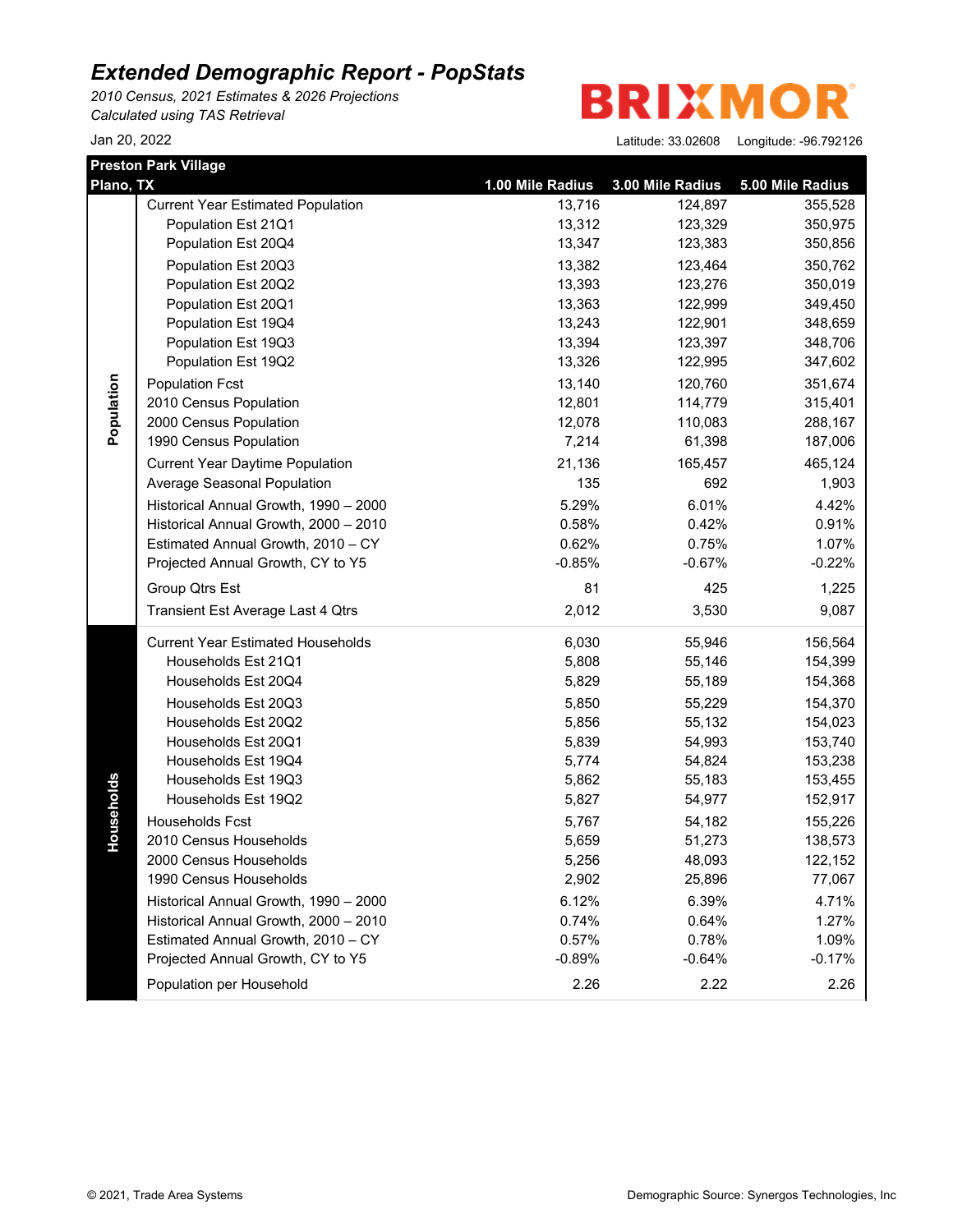*2010 Census, 2021 Estimates & 2026 Projections Calculated using TAS Retrieval*

**BRIXMOR** 

| <b>Preston Park Village</b>                   |                  |                  |                  |  |
|-----------------------------------------------|------------------|------------------|------------------|--|
| Plano, TX                                     | 1.00 Mile Radius | 3.00 Mile Radius | 5.00 Mile Radius |  |
| HH Income \$500,000 or more                   | 2.4%             | 2.8%             | 2.5%             |  |
| HH Income \$250,000 to \$499,999              | 2.9%             | 3.3%             | 3.1%             |  |
| HH Income \$200,000 to \$249,999              | 6.8%             | 7.7%             | 7.1%             |  |
| HH Income \$175,000 to \$199,999              | 11.4%            | 7.6%             | 6.7%             |  |
| HH Income \$150,000 to \$174,999              | 8.9%             | 6.6%             | 6.8%             |  |
| HH Income \$100,000 to 149,999                | 22.2%            | 18.1%            | 18.2%            |  |
| HH Income \$75,000 to 99,999                  | 13.7%            | 12.5%            | 13.0%            |  |
| HH Income \$50,000 to 74,999                  | 12.5%            | 15.1%            | 16.3%            |  |
| HH Income \$35,000 to 49,999                  | 6.0%             | 10.4%            | 10.4%            |  |
| HH Income \$25,000 to 34,999                  | 5.2%             | 5.7%             | 5.9%             |  |
| HH Income \$15,000 to 24,999                  | 3.3%             | 4.5%             | 4.5%             |  |
| HH Income \$0 to 14,999                       | 4.7%             | 5.9%             | 5.6%             |  |
| Average Household Income                      | \$149,786        | \$130,069        | \$123,106        |  |
| Median Household Income                       | \$110,017        | \$90,927         | \$88,033         |  |
| Per Capita Income                             | \$66,168         | \$58,393         | \$54,320         |  |
| 2000 Average HH Income                        | \$108,342        | \$102,166        | \$93,290         |  |
| 2000 Median HH Income                         | \$70,564         | \$71,189         | \$69,176         |  |
| Disposable HH Income \$500,000 or more        | #N/A             | #N/A             | #N/A             |  |
| Disposable HH Income \$250,000 to \$499,999   | #N/A             | #N/A             | #N/A             |  |
| Disposable HH Income \$200,000 to \$249,999   | #N/A             | #N/A             | #N/A             |  |
| Disposable HH Income \$175,000 to \$199,999   | 3%               | 4%               | 4%               |  |
| Disposable HH Income \$150,000 to \$174,999   | 11%              | 8%               | 7%               |  |
| Disposable HH Income \$100,000 to \$149,999   | 25%              | 19%              | 19%              |  |
| Disposable HH Income \$75,000 to \$99,999     | 15%              | 14%              | 14%              |  |
| Disposable HH Income \$50,000 to \$74,999     | 16%              | 17%              | 18%              |  |
| Disposable HH Income \$35,000 to \$49,999     | 8%               | 11%              | 12%              |  |
| Disposable HH Income \$25,000 to \$34,999     | 6%               | 7%               | 7%               |  |
| Disposable HH Income \$15,000 to \$24,999     | 3%               | 5%               | 5%               |  |
| Disposable HH Income \$0 to\$14,999           | 5%               | 6%               | 6%               |  |
| Average Disposable Income                     | 102,821          | 95,118           | 92,834           |  |
| Median Disposable Income                      | 94,657           | 79,850           | 77,542           |  |
| Householder White - Count                     | 4,050            | 32,633           | 91,131           |  |
| Median HH Income                              | \$118,285        | \$106,953        | \$100,933        |  |
| Average HH Income                             | \$114,011        | \$110,356        | \$107,348        |  |
| Householder Black or African-American - Count | 542              | 6,090            | 17,633           |  |
| Median HH Income                              | \$81,300         | \$65,407         | \$59,938         |  |
| Average HH Income                             | \$91,849         | \$78,118         | \$72,487         |  |
| Householder Hispanic - Count                  | 272              | 6,035            | 18,782           |  |
| Median HH Income                              | \$100,731        | \$59,821         | \$66,701         |  |
| Average HH Income                             | \$105,122        | \$77,406         | \$79,171         |  |
| Householder Asian or Pacific Islander - Count | 912              | 8,410            | 21,414           |  |
| Median HH Income                              | \$109,423        | \$100,639        | \$107,891        |  |
| Average HH Income                             | \$111,230        | \$101,241        | \$106,594        |  |
| Householder Other or Pacific Islander - Count | 254              | 2,778            | 7,605            |  |
| Median HH Income                              | \$88,850         | \$71,825         | \$71,974         |  |
| Average HH Income                             | \$94,962         | \$86,565         | \$83,947         |  |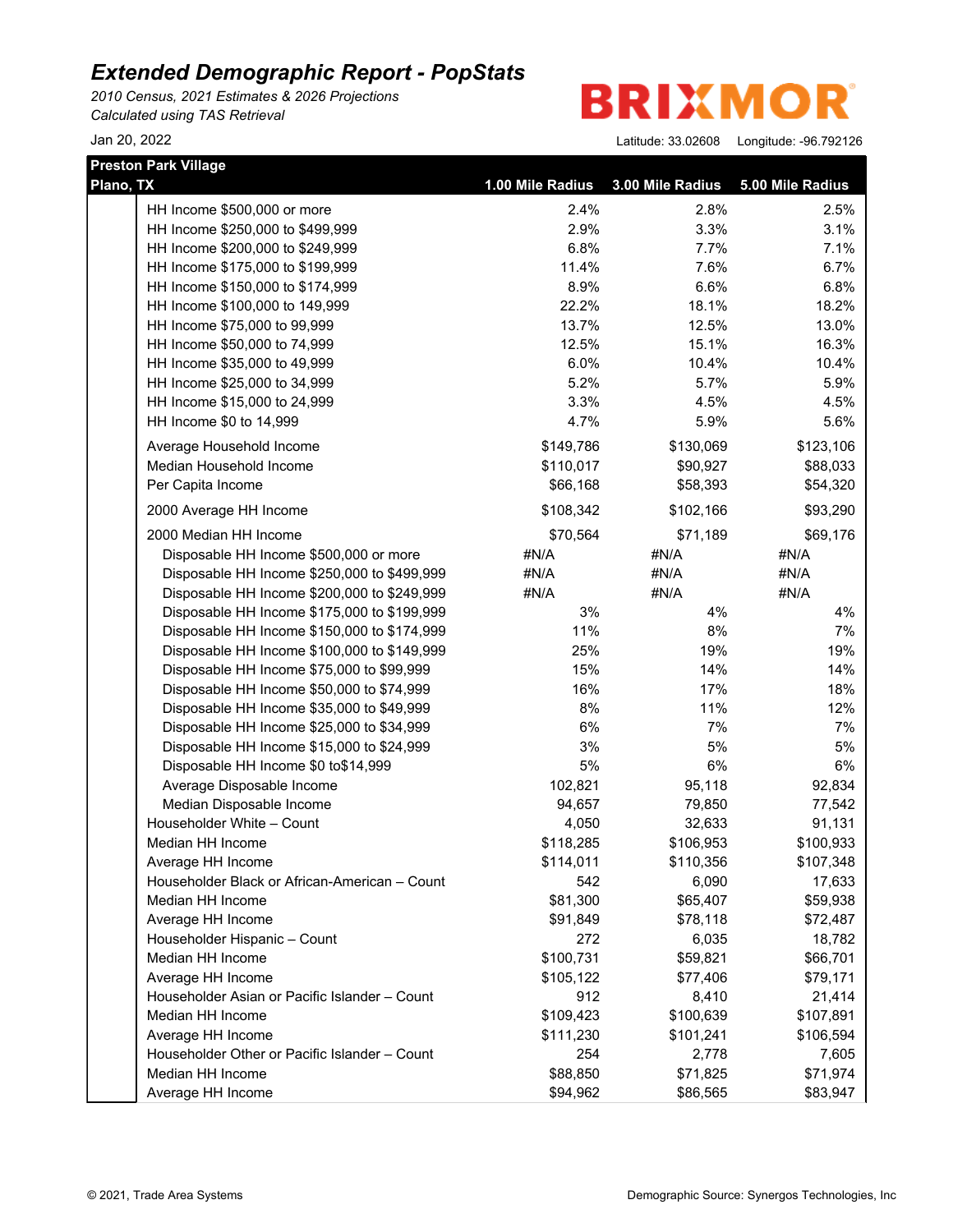*2010 Census, 2021 Estimates & 2026 Projections Calculated using TAS Retrieval*

|                           | <b>Preston Park Village</b> |                  |                  |                  |
|---------------------------|-----------------------------|------------------|------------------|------------------|
| Plano, TX                 |                             | 1.00 Mile Radius | 3.00 Mile Radius | 5.00 Mile Radius |
|                           | Male Population             | 6,631            | 60,607           | 173,616          |
| Gender                    | Female Population           | 7,084            | 64,290           | 181,912          |
|                           |                             |                  |                  |                  |
|                           | Count of Pop 0 to 4 years   | 988              | 9,116            | 26,417           |
|                           | Count of Pop 0 to 7 years   | 1,464            | 13,218           | 38,342           |
|                           | Count of Pop 5 - 13         | 1,723            | 15,398           | 44,897           |
|                           | Count of Pop 14 - 18        | 544              | 4,835            | 14,355           |
|                           | Count of Pop 19 - 22        | 635              | 5,689            | 17,288           |
|                           | Count of Pop 22 - 25        | 501              | 4,481            | 12,419           |
|                           | Count of Pop 25 - 29        | 774              | 7,179            | 20,057           |
|                           | Count of Pop 30 - 34        | 654              | 6,595            | 19,501           |
|                           | Count of Pop 35 - 39        | 906              | 8,630            | 24,936           |
|                           | Count of Pop 40 - 44        | 889              | 8,279            | 23,965           |
|                           | Count of Pop 45 - 59        | 2,790            | 24,606           | 71,312           |
|                           | Count of Pop 60 - 74        | 2,587            | 22,796           | 60,866           |
|                           | Count of Pop 75 - 84        | 568              | 5,891            | 15,868           |
|                           | Count of Pop 85+            | 158              | 1,400            | 3,647            |
| by Age                    | % of Pop 0 to 4 years       | 7.2%             | 7.3%             | 7.4%             |
|                           | % of Pop 0 to 7 years       | 10.7%            | 10.6%            | 10.8%            |
| <b>Total Population</b>   | % of Pop 5 - 13             | 12.6%            | 12.3%            | 12.6%            |
|                           | % of Pop 14 - 18            | 4.0%             | 3.9%             | 4.0%             |
|                           | % of Pop 19 - 22            | 4.6%             | 4.6%             | 4.9%             |
|                           | % of Pop 22 - 25            | 3.7%             | 3.6%             | 3.5%             |
|                           | % of Pop 25 - 29            | 5.6%             | 5.7%             | 5.6%             |
|                           | % of Pop 30 - 34            | 4.8%             | 5.3%             | 5.5%             |
|                           | % of Pop 35 - 39            | 6.6%             | 6.9%             | 7.0%             |
|                           | % of Pop 40 - 44            | 6.5%             | 6.6%             | 6.7%             |
|                           | % of Pop 45 - 59            | 20.3%            | 19.7%            | 20.1%            |
|                           | % of Pop 60 - 74            | 18.9%            | 18.3%            | 17.1%            |
|                           | % of Pop 75 - 84            | 4.1%             | 4.7%             | 4.5%             |
|                           | % of Pop 85+                | 1.2%             | 1.1%             | 1.0%             |
|                           | Median Age                  | 40.8             | 40.3             | 39.6             |
|                           | Average Age                 | 39.7             | 39.7             | 39.1             |
|                           | % of Pop 0 to 4 years       | 7.6%             | 7.7%             | 7.8%             |
|                           | % of Pop 5 - 13             | 13.3%            | 13.0%            | 13.2%            |
|                           | % of Pop 14 - 18            | 4.2%             | 4.0%             | 4.2%             |
|                           | % of Pop 19 - 22            | 4.9%             | 4.7%             | 5.1%             |
|                           | % of Pop 22 - 25            | 3.9%             | 3.7%             | 3.7%             |
|                           | % of Pop 25 - 29            | 5.8%             | 6.0%             | 5.9%             |
| Male Population<br>by Age | % of Pop 30 - 34            | 4.8%             | 5.4%             | 5.6%             |
|                           | % of Pop 35 - 39            | 6.7%             | 7.0%             | 7.1%             |
|                           | % of Pop 40 - 44            | 6.4%             | 6.8%             | 6.9%             |
|                           | % of Pop 45 - 59            | 19.6%            | 19.3%            | 19.7%            |
|                           | % of Pop 75 - 84            | 3.7%             | 4.3%             | 4.0%             |
|                           | % of Pop 60 - 74            | 18.3%            | 17.3%            | 16.2%            |
|                           | % of Pop 85+                | 0.7%             | 0.8%             | 0.7%             |
|                           | Median Age                  | 39.1             | 38.9             | 38.2             |
|                           |                             |                  |                  |                  |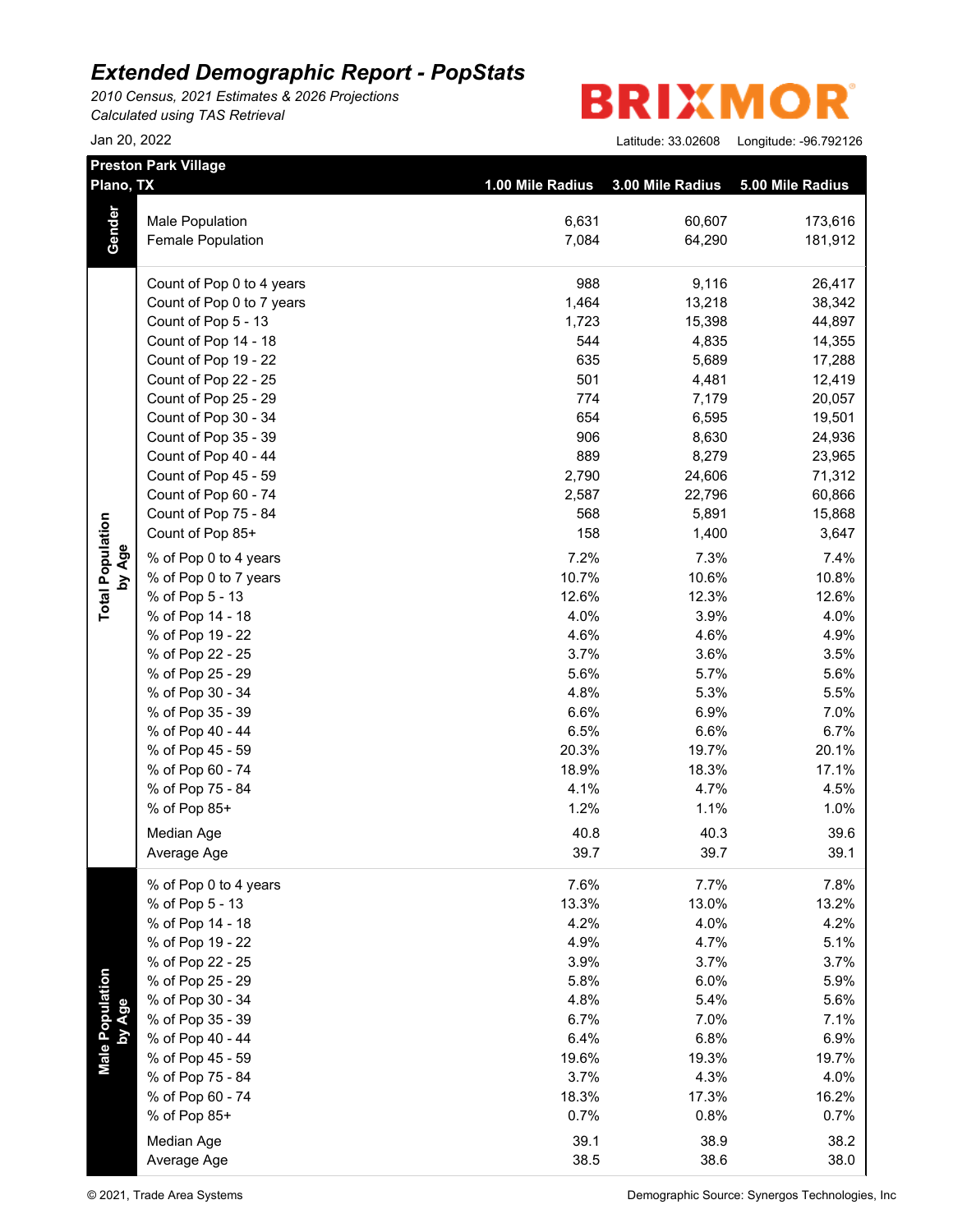*2010 Census, 2021 Estimates & 2026 Projections Calculated using TAS Retrieval*

| Plano, TX          | <b>Preston Park Village</b>                   | 1.00 Mile Radius | 3.00 Mile Radius | 5.00 Mile Radius |
|--------------------|-----------------------------------------------|------------------|------------------|------------------|
|                    | % of Pop 0 to 4 years                         | 6.8%             | 6.9%             | 7.1%             |
|                    | % of Pop 5 - 13                               | 11.9%            | 11.7%            | 12.1%            |
|                    | % of Pop 14 - 18                              | 3.7%             | 3.7%             | 3.9%             |
|                    | % of Pop 19 - 22                              | 4.4%             | 4.4%             | 4.6%             |
| Female Population  | % of Pop 22 - 25                              | 3.4%             | 3.5%             | 3.3%             |
|                    | % of Pop 25 - 29                              | 5.5%             | 5.5%             | 5.4%             |
|                    | % of Pop 30 - 34                              | 4.7%             | 5.1%             | 5.4%             |
| by Age             | % of Pop 35 - 39                              | 6.5%             | 6.8%             | 7.0%             |
|                    | % of Pop 40 - 44                              | 6.5%             | 6.5%             | 6.6%             |
|                    | % of Pop 45 - 59                              | 21.0%            | 20.1%            | 20.4%            |
|                    | % of Pop 60 - 74                              | 19.4%            | 19.1%            | 18.0%            |
|                    | % of Pop 75 - 84                              | 4.6%             | 5.1%             | 4.9%             |
|                    | % of Pop 85+                                  | 1.6%             | 1.5%             | 1.3%             |
|                    |                                               |                  |                  |                  |
|                    | Median Age                                    | 42.3             | 41.8             | 40.9             |
|                    | Average Age                                   | 40.9             | 40.8             | 40.1             |
|                    | Count of White                                | 9,554            | 82,514           | 235,837          |
|                    | Count of Black or African-American            | 1,119            | 12,484           | 36,619           |
|                    | Count of Asian or Pacific Islander            | 2,017            | 19,611           | 53,242           |
|                    | Count of Other races                          | 1,026            | 10,289           | 29,830           |
| Race               | White                                         | 69.7%            | 66.1%            | 66.3%            |
|                    | <b>Black or African American</b>              | 8.2%             | 10.0%            | 10.3%            |
|                    | Asian                                         | 14.7%            | 15.7%            | 15.0%            |
|                    | <b>Other Races</b>                            | 7.5%             | 8.2%             | 8.4%             |
|                    | Speak English at Home                         | 74.8%            | 70.1%            | 70.4%            |
|                    | Speak Spanish at Home                         | 6.1%             | 9.1%             | 10.4%            |
|                    | Speak French or French Creole at Home         | 1.0%             | 0.7%             | 0.6%             |
|                    | Speak German at Home                          | 0.7%             | 0.2%             | 0.3%             |
|                    | Speak Russian or Other Slavic Language at Hor | 0.9%             | 0.9%             | 0.8%             |
|                    | Speak Other Indo-European Language at Home    | 6.7%             | 7.4%             | 6.4%             |
|                    | Speak Chinese at Home                         | 3.2%             | 4.3%             | 3.8%             |
| Language<br>Spoken | Speak Korean at Home                          | 1.1%             | 0.8%             | 0.7%             |
|                    | Speak Vietnamese at Home                      | 0.7%             | 0.8%             | 0.7%             |
|                    | Speak Other Asian Language at Home            | 3.1%             | 3.8%             | 3.7%             |
|                    | Speak Tagalog and Other Pacific Languages at  | 0.9%             | 0.3%             | 0.5%             |
|                    | Speak Other Language at Home                  | 0.8%             | 1.5%             | 1.7%             |
|                    | <b>Hispanic Population</b>                    | 1,176            | 14,271           | 47,606           |
|                    | <b>Hispanic Population Percent</b>            | 8.6%             | 11.4%            | 13.4%            |
|                    |                                               |                  |                  |                  |
|                    | Mexican                                       | 59.7%            | 65.1%            | 69.5%            |
|                    | Puerto Rican                                  | 6.8%             | 4.2%             | 3.6%             |
|                    | Cuban                                         | 1.9%             | 2.1%             | 1.9%             |
|                    | Dominican                                     | 0.0%             | 0.6%             | 1.1%             |
| Hispanic           | <b>Central American</b>                       | 17.7%            | 11.4%            | 9.0%             |
|                    | South American                                | 5.3%             | 9.3%             | 8.6%             |
|                    | <b>Other Hispanic</b>                         | 8.6%             | 7.2%             | 6.2%             |
|                    | 2000 Hispanic Population Percent              | 6%               | 6%               | 8%               |
|                    |                                               | 5%               | 3%               | 4%               |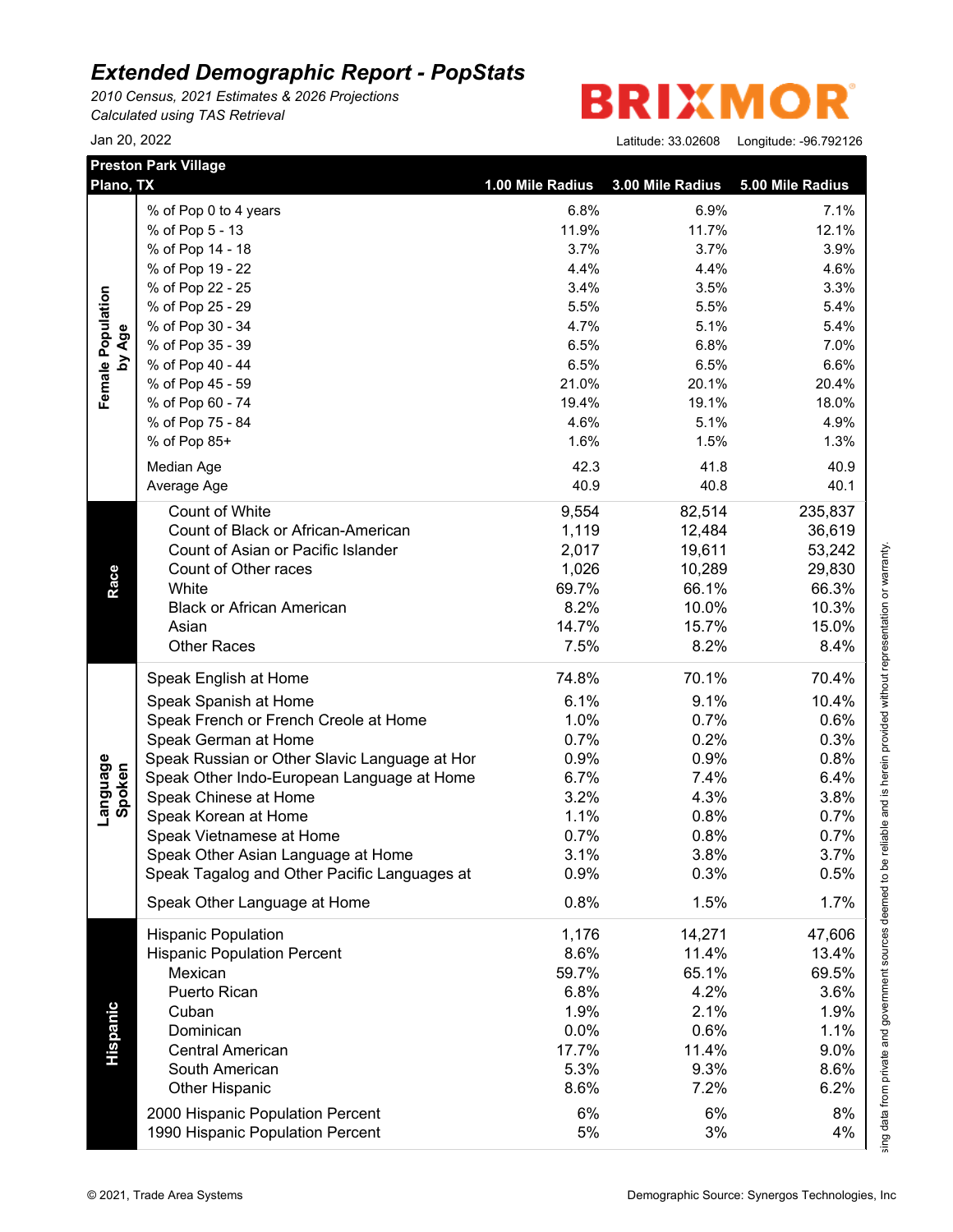*2010 Census, 2021 Estimates & 2026 Projections Calculated using TAS Retrieval*

## **BRIXMO** R

| <b>Preston Park Village</b> |                                                    |                  |                  |                  |
|-----------------------------|----------------------------------------------------|------------------|------------------|------------------|
| Plano, TX                   |                                                    | 1.00 Mile Radius | 3.00 Mile Radius | 5.00 Mile Radius |
|                             | American (percent of total population)             | 7.0%             | 5.0%             | 4.9%             |
|                             | American                                           | 6.5%             | 4.6%             | 4.5%             |
|                             | Native American (ie. Indian/Eskimo)                | 0.4%             | 0.4%             | 0.4%             |
|                             | Hawaiian/Pacific Islander                          | 0.0%             | 0.1%             | 0.1%             |
|                             | Asian (percent of total population)                | 14.7%            | 15.6%            | 14.9%            |
|                             | Chinese                                            | 3.5%             | 4.4%             | 3.9%             |
|                             | Japanese                                           | 0.3%             | 0.3%             | 0.3%             |
|                             | Korean<br>South Central Asian (ie. Indian)         | 1.2%<br>6.5%     | 1.0%<br>8.0%     | 0.9%<br>7.6%     |
|                             | South East Asian (ie. Vietnamese)                  | 2.3%             | 1.5%             | 1.8%             |
|                             | <b>Other Asian</b>                                 | 0.9%             | 0.4%             | 0.4%             |
|                             | European (percent of total population)             | 29.4%            | 28.7%            | 27.9%            |
|                             | <b>British</b>                                     | 5.8%             | 5.9%             | 5.8%             |
|                             | Dutch<br>French                                    | 0.4%<br>1.4%     | 0.4%<br>1.2%     | 0.4%<br>1.2%     |
|                             | German                                             | 7.1%             | 6.3%             | 6.3%             |
|                             | Italian                                            | 1.6%             | 1.8%             | 1.7%             |
|                             | Polish                                             | 1.5%             | 1.2%             | 1.1%             |
|                             | Scandinavian                                       | 1.5%             | 1.5%             | 1.5%             |
|                             | Scotch/Irish<br>Other European (ie. Greek/Russian) | 6.0%<br>3.9%     | 6.3%<br>4.2%     | 6.2%<br>3.8%     |
|                             |                                                    |                  |                  |                  |
|                             | Middle Eastern                                     | 2.7%             | 2.3%             | 1.7%             |
|                             | <b>Other Ancestry</b>                              | 25.4%            | 26.7%            | 27.0%            |
|                             | <b>Unclassified Ancestry</b>                       | 12.3%            | 10.3%            | 10.2%            |
|                             | Adult Population (25 Years or Older)               | 9,325            | 85,377           | 240,153          |
|                             | Elementary (0 to 8)                                | 1.0%             | 1.8%             | 2.1%             |
|                             | Some High School (9 to 11)                         | 1.0%             | 1.9%             | 2.4%             |
|                             | High School Graduate (12)                          | 8.2%             | 10.5%            | 12.5%            |
|                             | Some College (13 to 16)                            | 15.1%            | 16.6%            | 17.6%            |
| Education<br>$(Age 25+)$    | Associates Degree Only                             | 5.6%             | 5.7%             | 5.8%             |
|                             | <b>Bachelors Degree Only</b>                       | 40.5%            | 37.8%            | 37.0%            |
|                             | <b>Graduate Degree</b>                             | 28.7%            | 25.8%            | 22.5%            |
|                             | % College $(4+)$                                   | 69.2%            | 63.6%            | 59.6%            |
|                             | Total Households - count                           | 6,030            | 55,946           | 156,564          |
|                             | One Person HHs - count                             | 2,009            | 19,437           | 53,146           |
|                             | Family HHs - count                                 | 3,665            | 32,931           | 92,080           |
|                             | Married Couple - count                             | 2,879            | 26,491           | 73,997           |
|                             | w/own children - count                             | 1,149            | 11,177           | 32,028           |
|                             | w/out own children - count                         | 1,731            | 15,314           | 41,969           |
|                             | Male Householder - count                           | 151              | 1,731            | 4,957            |
|                             | Female Householder - count                         | 635              | 4,709            | 13,126           |
| Type                        | Non-Family Households - count                      | 356              | 3,579            | 11,338           |
| Household                   | 1 Person Household                                 | 33.3%            | 34.7%            | 33.9%            |
|                             | 2 Person Household                                 | 33.5%            | 33.1%            | 32.7%            |
|                             | 3 Person Household                                 | 15.1%            | 14.6%            | 14.9%            |
|                             | 4 Person Household                                 | 12.4%            | 11.9%            | 12.2%            |
|                             | 5 Person Household                                 | 4.3%             | 4.1%             | 4.3%             |
|                             | 6 Person Household                                 | 1.1%             | 1.1%             | 1.3%             |
|                             | 7+ Person Household                                | 0.4%             | 0.5%             | 0.6%             |
|                             | % Households With Children                         | 24.9%            | 26.3%            | 26.5%            |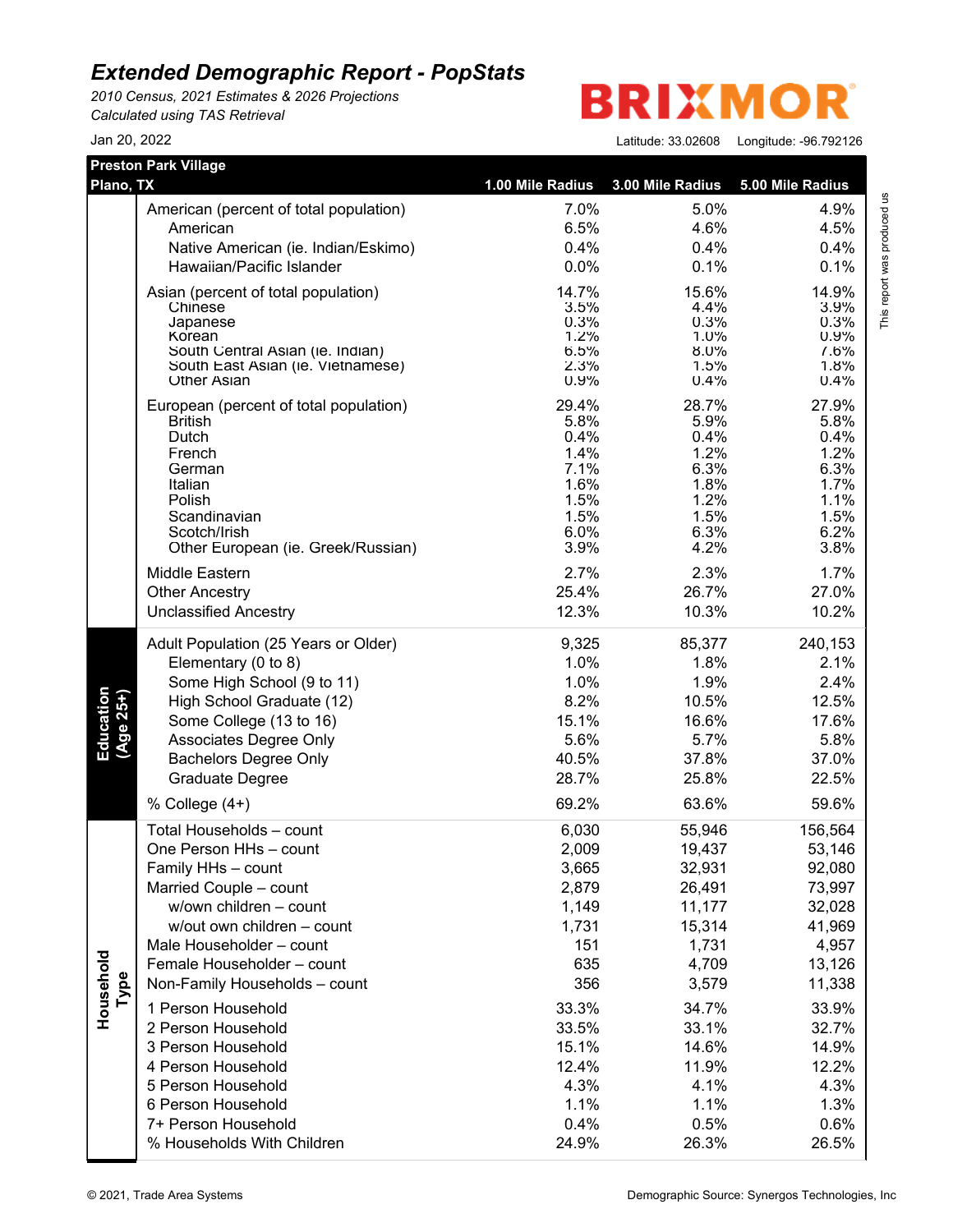*2010 Census, 2021 Estimates & 2026 Projections Calculated using TAS Retrieval*

**BRIXMO** R

|                  | <b>Preston Park Village</b>                      |                  |                  |                  |
|------------------|--------------------------------------------------|------------------|------------------|------------------|
| Plano, TX        |                                                  | 1.00 Mile Radius | 3.00 Mile Radius | 5.00 Mile Radius |
|                  | <b>Total Housing Units</b>                       | 6,364            | 59,832           | 166,924          |
|                  | <b>Owner Occupied Percent</b>                    | 50.6%            | 48.5%            | 50.2%            |
|                  | <b>Renter Occupied Percent</b>                   | 44.2%            | 45.0%            | 43.6%            |
|                  | <b>Vacant Housing Percent</b>                    | 5.2%             | 6.5%             | 6.2%             |
|                  | Total Housing Units (Census 2000)                | 5,638            | 51,381           | 129,270          |
|                  | For Rent (Census 2000)<br>For Sale (Census 2000) | 67%<br>18%       | 81%<br>10%       | 78%<br>11%       |
|                  |                                                  | $0\%$            | 2%               | 4%               |
|                  | Rented or Sold, (Census 2000)                    | 2%               | 4%               | 3%               |
|                  | Seasonal (Census 2014)<br>Other (Census 2000)    | 1%               | 3%               | 3%               |
|                  |                                                  |                  |                  |                  |
|                  | Homes Built 1990 to 2000                         | 47%              | 50%              | 41%              |
| Homes Built      | Homes Built 1980 to 1989                         | 46%              | 36%              | 34%              |
| By Year          | Homes Built 1970 to 1979                         | 6%               | 13%              | 19%              |
|                  | Homes Built 1960 to 1969                         | $0\%$            | 1%               | 5%               |
|                  | Homes Built 1950 to 1959                         | $0\%$            | 0%               | 1%               |
|                  | Homes Built 1940 to 1949                         | $0\%$            | 0%               | 0%               |
|                  | Homes Built Before 1939                          | $0\%$            | 0%               | 0%               |
|                  | 1 Unit                                           | 49%              | 51%              | 56%              |
| Structure        | 2 - 9 Units                                      | 19%              | 16%              | 16%              |
| Units in         | Greater than 10 Units                            | 32%              | 33%              | 28%              |
|                  | <b>Mobilie Trailer</b>                           | 0%               | 0%               | 0%               |
|                  | <b>Other Units</b>                               | $0\%$            | 0%               | 0%               |
|                  | Property Value \$1,000,000 or more               | 12.7%            | 7.6%             | 4.2%             |
|                  | Property Value \$750,000 to \$999,999            | 10.9%            | 11.0%            | 8.4%             |
|                  | Property Value \$500,000 to \$749,999            | 21.9%            | 23.7%            | 22.7%            |
|                  | Property Value \$400,000 to \$499,999            | 13.3%            | 17.6%            | 18.9%            |
| (Owner Occupied) | Property Value \$300,000, to \$399,999           | 20.1%            | 19.4%            | 20.0%            |
| Home Value       | Property Value \$200,000 to \$299,999            | 14.7%            | 12.0%            | 15.8%            |
|                  | Property Value \$150,000 to \$199,999            | 2.6%             | 2.7%             | 4.3%             |
|                  | Property Value \$100,000 to \$149,999            | 0.9%             | 1.9%             | 2.4%             |
|                  | Property Value \$60,000 to \$99,999              | 0.2%             | 0.5%             | 0.8%             |
|                  | Property Value \$40,000 to \$59,999              | 0.1%             | 0.1%             | 0.3%             |
|                  | Property Value \$0 to \$39,999                   | 0.5%             | 0.7%             | 0.6%             |
|                  | Median Home Value                                | \$474,768        | \$464,836        | \$426,703        |
|                  | <b>Median Rent</b>                               | \$840            | \$790            | \$792            |
|                  | \$0 and under - percent                          | 16.7%            | 17.3%            | 17.4%            |
|                  | \$1 to \$4999 - percent                          | 7.8%             | 8.2%             | 8.3%             |
|                  | \$5k to \$9999 - percent                         | 4.3%             | 4.5%             | 4.5%             |
| per Household    | \$10k to \$24999 - percent                       | 6.1%             | 6.3%             | 6.4%             |
|                  | \$25k to \$49999 - percent                       | 6.6%             | 6.7%             | 6.7%             |
| <b>Wealth</b>    | \$50k to \$99999 - percent                       | 9.7%             | 9.8%             | 9.8%             |
|                  | \$100k to \$249999 - percent                     | 17.9%            | 17.6%            | 17.7%            |
|                  | \$250k to \$499999 - percent                     | 13.9%            | 13.4%            | 13.3%            |
|                  | \$500k+ - percent                                | 17.1%            | 16.1%            | 15.8%            |
|                  | Median HH Wealth                                 | \$93,808         | \$85,599         | \$83,689         |
|                  | Avg HH Wealth                                    | \$265,253        | \$253,826        | \$250,417        |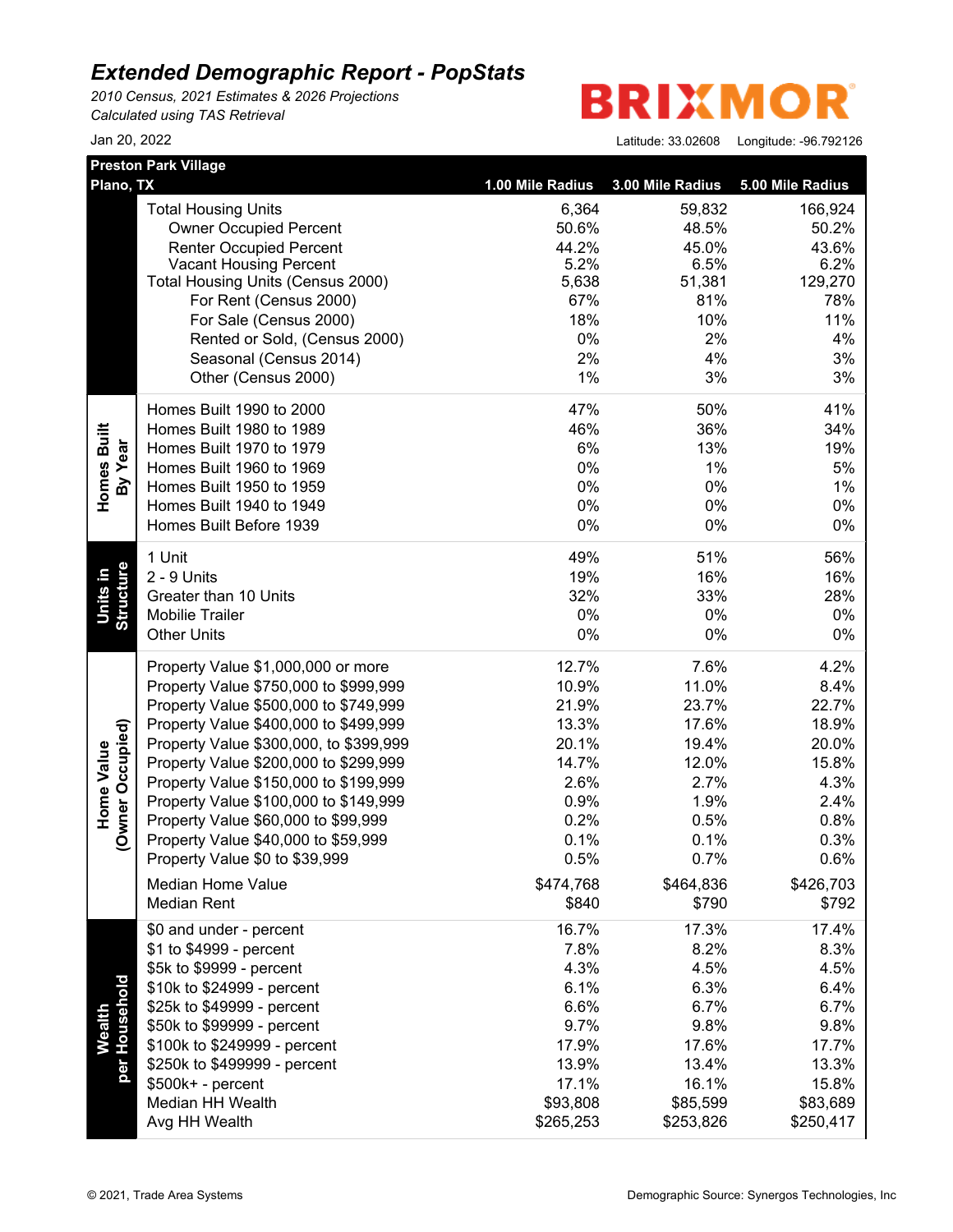*2010 Census, 2021 Estimates & 2026 Projections Calculated using TAS Retrieval*

**BRIXMOR** 

| Jan 20, 2022 | Latitude: 33.02608    Longitude: -96.792126 |
|--------------|---------------------------------------------|
|              |                                             |

| Plano, TX                         |                                                                    | 1.00 Mile Radius 3.00 Mile Radius |              | 5.00 Mile Radius |
|-----------------------------------|--------------------------------------------------------------------|-----------------------------------|--------------|------------------|
| Economic                          |                                                                    |                                   |              |                  |
|                                   | <b>Economic Viability Local</b>                                    | 265                               | 272          | 274              |
| Viability                         | <b>Economic Viability Indexed</b>                                  | 102                               | 104          | 106              |
|                                   | Employed Civilian Pop 16+ by Occupation                            | 6,869                             | 64,833       | 185,196          |
|                                   | Managerial/Executive                                               | 32.2%                             | 27.1%        | 25.6%            |
| (Employed Civilians Age 16+)      | <b>Professional Specialty</b>                                      | 32.2%                             | 31.3%        | 29.7%            |
|                                   | <b>Healthcare Support</b>                                          | 1.7%                              | 1.3%         | 1.5%             |
|                                   | <b>Sales</b>                                                       | 12.0%                             | 13.6%        | 12.8%            |
|                                   | Office & Administrative Support                                    | 10.4%                             | 9.7%         | 10.7%            |
|                                   | <b>Protective Service</b>                                          | 0.3%                              | 1.3%         | 1.2%             |
|                                   | <b>Food Preperation</b>                                            | 3.4%                              | 4.0%         | 4.2%             |
|                                   | <b>Building Maintenance &amp; Cleaning</b>                         | 1.1%                              | 1.3%         | 1.7%             |
|                                   | Personal Care                                                      | 1.7%                              | 2.5%         | 2.7%             |
|                                   | Farming, Fishing, & Forestry                                       | 0.0%                              | 0.1%         | 0.0%             |
|                                   | Construction                                                       | 1.8%                              | 2.9%         | 4.0%             |
|                                   | Production & Transportation                                        | 3.3%                              | 5.0%         | 6.0%             |
|                                   | <b>Percent White Collar Workers</b>                                | 88.5%                             | 82.9%        | 80.3%            |
|                                   | <b>Percent Blue Collar Workers</b>                                 | 11.5%                             | 17.1%        | 19.7%            |
|                                   | Agriculture/Mining/Construction                                    | 3.1%                              | 4.0%         | 4.7%             |
|                                   | Manufacturing                                                      | 7.6%                              | 7.0%         | 6.7%             |
|                                   | Transportation                                                     | 3.2%                              | 3.3%         | 3.8%             |
|                                   | Information                                                        | 2.8%                              | 3.6%         | 3.6%             |
|                                   | Wholesale/Retail                                                   | 12.8%                             | 14.0%        | 14.2%            |
|                                   | Finance, Insurance, Real Estate                                    | 14.4%                             | 13.9%        | 13.4%            |
|                                   | <b>Professional Services</b>                                       | 17.8%                             | 16.1%        | 15.3%            |
|                                   | <b>Management Services</b>                                         | 0.6%                              | 0.8%         | 0.5%             |
|                                   | <b>Administrative/Waste Services</b>                               | 3.1%                              | 3.3%         | 3.7%             |
| (Employed Civilians Age 16+)      | <b>Educational Services</b>                                        | 20.4%                             | 19.8%        | 19.6%            |
|                                   | <b>Entertainment Services</b>                                      | 9.3%                              | 8.5%         | 8.5%             |
|                                   | <b>Other Professional Services</b><br><b>Public Administration</b> | 2.3%<br>2.6%                      | 3.7%<br>2.1% | 4.3%<br>1.7%     |
|                                   | Drive to Work Alone                                                | 83.2%                             | 85.8%        | 84.9%            |
|                                   | Drive to Work Carpool                                              | 7.8%                              | 7.1%         | 7.9%             |
|                                   | Travel to Work by Public Transportation                            | 1.1%                              | 1.0%         | 1.1%             |
|                                   | Drive to Work on Motorcycle                                        | 0.1%                              | 0.0%         | 0.1%             |
|                                   | Drive to Work on Bicycle                                           | 0.0%                              | 0.0%         | 0.1%             |
|                                   | Walked to Work                                                     | 2.5%                              | 0.8%         | 1.1%             |
| <b>Transportation<br/>To Work</b> | <b>Other Means</b>                                                 | 0.3%                              | 0.7%         | 0.6%             |
|                                   | Work at Home                                                       | 5.0%                              | 4.6%         | 4.3%             |